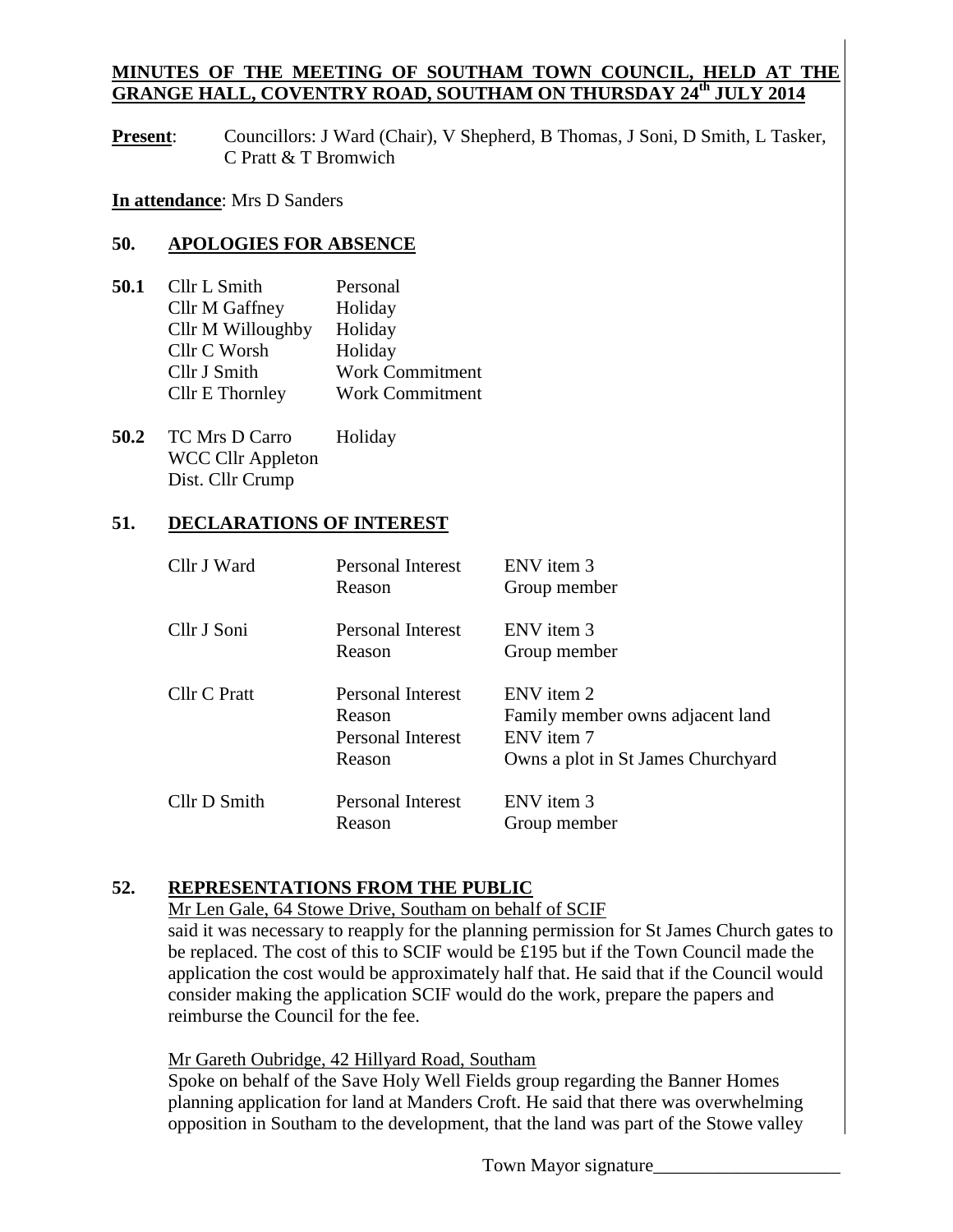Area of Restraint and should not be built on. He said additional housing was not needed to meet the 440 homes required in the Southam area under the SDC core strategy and that this total would be met by developments already in the pipeline; neither was it necessary to meet the required 5 year land supply as this was already at 4.8 years and would be easily reached inside 6 months. Southam people support the SDC core strategy and believe the unspoilt Holy Well fields should be preserved for future generations.

#### Mr Brian Bromwich, 8 Mill Crescent, Southam

i) complained about the conduct of Councillors Thomas and Pratt at the June Council meeting in that he thought they were too political, that politics should not come into Town Council matters and he said 'it was a disgrace' ii) that the minutes of the June meeting were inaccurate and that he had not asked a question about the recreation ground iii) that he was handing six freedom of information request to the Deputy Town Clerk

# Mr Gary White, 15 Holywell Road, Southam

Objected to the Banner Homes planning application for the Area of Restraint and supported the comments of Mr Oubridge. He also said that the timing of the application was cynical being in the summer months when people were on holiday.

# Mr Martin Smith, 6 Manders Croft, Southam

Supported the previous objections to the proposed development on the Area of Restraint and said transport studies would show that the access to this site was unsuitable.

#### **53. MINUTES OF THE PREVIOUS MEETING RESOLVED:**

**That the Minutes of the Meetings held on Thursday 15th May 2014 and Thursday22nd May 2014 be confirmed and signed by the Mayor subject to the words 'nursery at the' being inserted before the word 'school' on Cllr Pratt's declaration of interest**

**54. ACCOUNTS FOR PAYMENT**

# **RESOLVED:**

**That payment of accounts dated July 2014, totalling £7536.15**(detail attached) **be authorised.**

# **55. APPLICATIONS FOR PLANNING PERMISSION**

i) Council considered the applications for planning permission detailed on the schedule dated July 2014 upon which the Town Council had been consulted by Stratford District Council. (details attached)

ii) Planning Application decisions dated July 2014 **Noted**

iii) Planning Committee Meeting Dates **Noted**

# **56. TOWN CLERK'S REPORT**

# **56.1 PUBLIC REPRESENTATIONS**

# Mr Gale

# **RESOLVED:**

That Southam Town Council would submit the church gates planning application on behalf of SCIF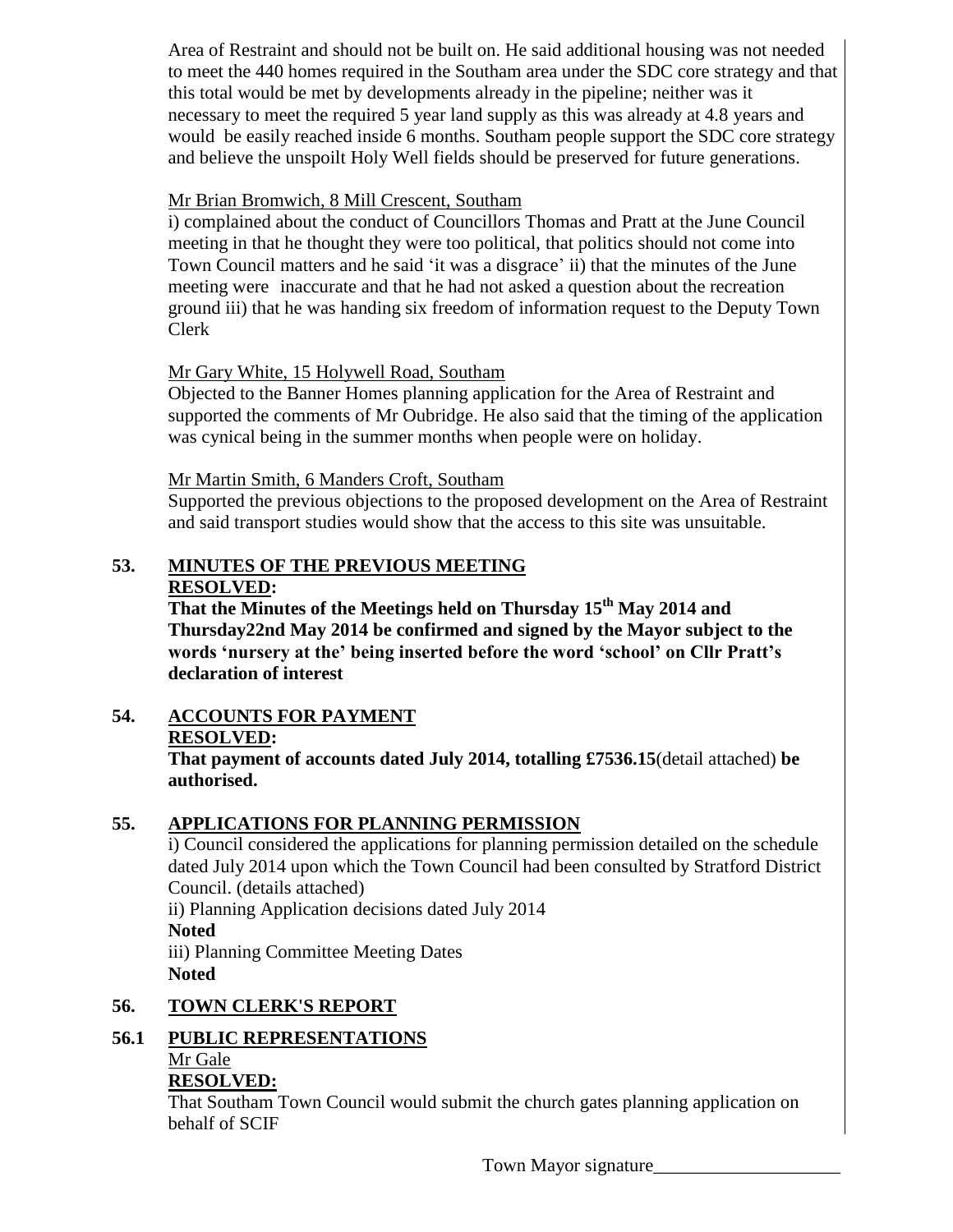Mr Oubridge, Mr White & Mr Smith This matter was dealt with under Agenda item 6

### Mr Bromwich

i) Councillors Thomas and Pratt advised Mr Bromwich that they could not recall any political comments being made at the previous meeting but both offered their apologies if they had inadvertently caused any offence ii) See minute 53 iii) Six Freedom of Information requests were received.

#### **56.2 SOUTHAM TOWN COUNCIL ON SOCIAL MEDIA Noted**

- **56.3 SOUTHAM TOWN REDEVELOPMENT (STAKEHOLDER MEETING) MINUTES Noted**
- **56.4 SOUTHAM TOWN COUNCIL - GRANT FEEDBACK Noted**
- **56.5 SAFETY AND SPEED ON WELSH ROAD WEST RESOLVED:**

**i)to write to Councillor Appleton asking if some of WCC's 20million pound underspend could be used for Welsh Road West ii) to advise Andy Mason of the lack of funds for traffic calming and signs**

- **56.6 COUNCIL MEETING DATES Noted**
- **57. CORRESPONDENCE SLCC Clerk Magazine Noted**

### **58. REPORT ON A MEETING OF THE ENVIRONMENTAL WORKING PARTY**   $10^{TH}$ **JULY**

# **58.1 TOURISM STAKEHOLDER GROUP**

Anne Solomon (SDC) along with business representatives T Brown, A Davie, A Gidney and P Catterall attended the meeting to talk about the Tourism Stakeholder Group that was formed in November and currently has 75 members'. Ms Solomon outlined the report from Hidden Britain, stating that it's the groups desire to improve promotion of the Town and surrounding area, the action plan was considered and various suggestions discussed and they were informed about the Town Council map

#### **RESOLVED:**

**That the Town Council is informed of what stock the Council currently holds of the Town Map.**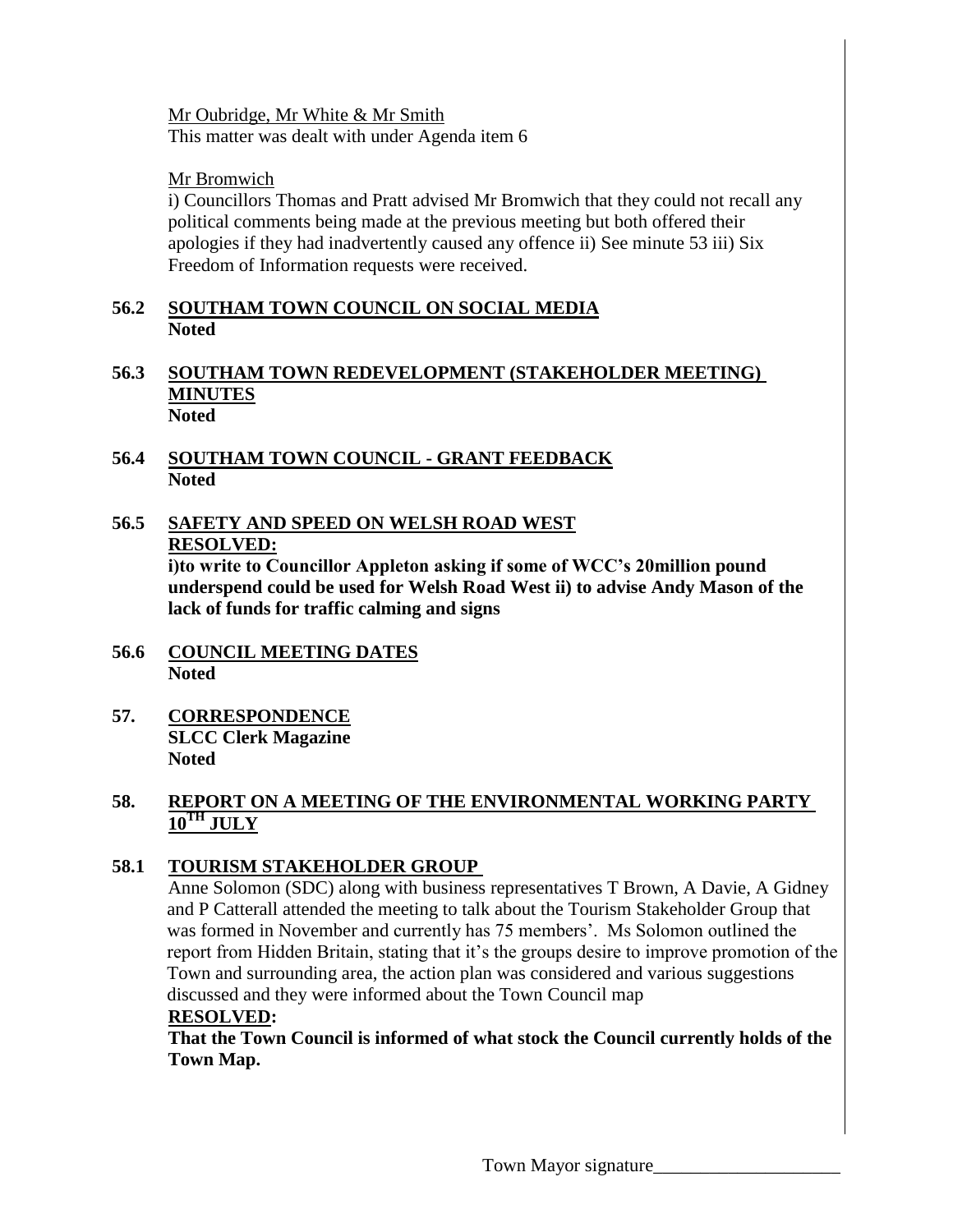# **58.2 WCC – EMERGENCY STOPPING PLACE**

Rob Leahy (WCC) attended the meeting and advised members that on Monday  $14<sup>th</sup>$  July 2014 the proposed stopping place will be turned once again into highway by removing the gates and a licence will be applied for to remove badgers and place an encampment there. WCC will provide toilet and waste and it will be an unauthorised stopping place and travellers will be moved on through the courts. A site in the north of the county will be made available shortly and a press release will be issued soon

### **58.3 SOUTHAM CHRISTMAS LIGHTS ASSOCIATION**

Members' were advised that historically the Town Council applies for the Christmas Lights Road Closure but the group should be applying themselves.

# **RESOLVED**

#### **That the Southam Christmas Lights Association is advised that they will need to apply for their own Road Closure in future**

### **58.4 NEIGHBOURHOOD PLAN**

Members' were advised that Cllr Thomas, Cllr Pratt, Cllr Tasker, Cllr Soni & the Town Clerk met with Matthew Neal (Neighbourhood Planning Officer – SDC) to discuss creating a Neighbourhood Plan. The first step is to apply for the Area Designation which is normally the Parish Boundary; however a discussion did take place as to whether other areas should be included such as the Polo Grounds. You can only include an area outside your boundary with the agreement of the Council that area falls under. Although funding is available there is currently only funding for 2014 and this funding would need to be applied for and spent in 2014.

#### **RESOLVED:**

**i)that Matthew Neal be thanked for his advice, as he was extremely helpful. ii)that a Steering Group (Working Party), be formed consisting of Cllr B Thomas, Cllr L Tasker, Cllr J Soni and Cllr C Pratt.** 

**iii)that the Working Party is authorised to progress the Neighbourhood Plan during the Summer Recess and approach other parishes where developments would affect Southam.**

**iv)that the Working Party bring forward a report in September 2014**

# **58.5 SOCIAL MEDIA POLICY**

A discussion took place regarding the current Media Policy **RESOLVED: That the existing Town Council Policy be kept**

**58.6 RURAL AFFORDABLE HOUSING QUESTIONNAIRE RESOLVED: That the questionnaire is completed**

#### **58.7 BURIAL GROUND**

A discussion took place regarding the Burial Ground **RESOLVED:**

**That the Burial Ground Working Party meets with Marion Childs and then the Diocesan Secretary separately, and then the working party will bring forward a report in September**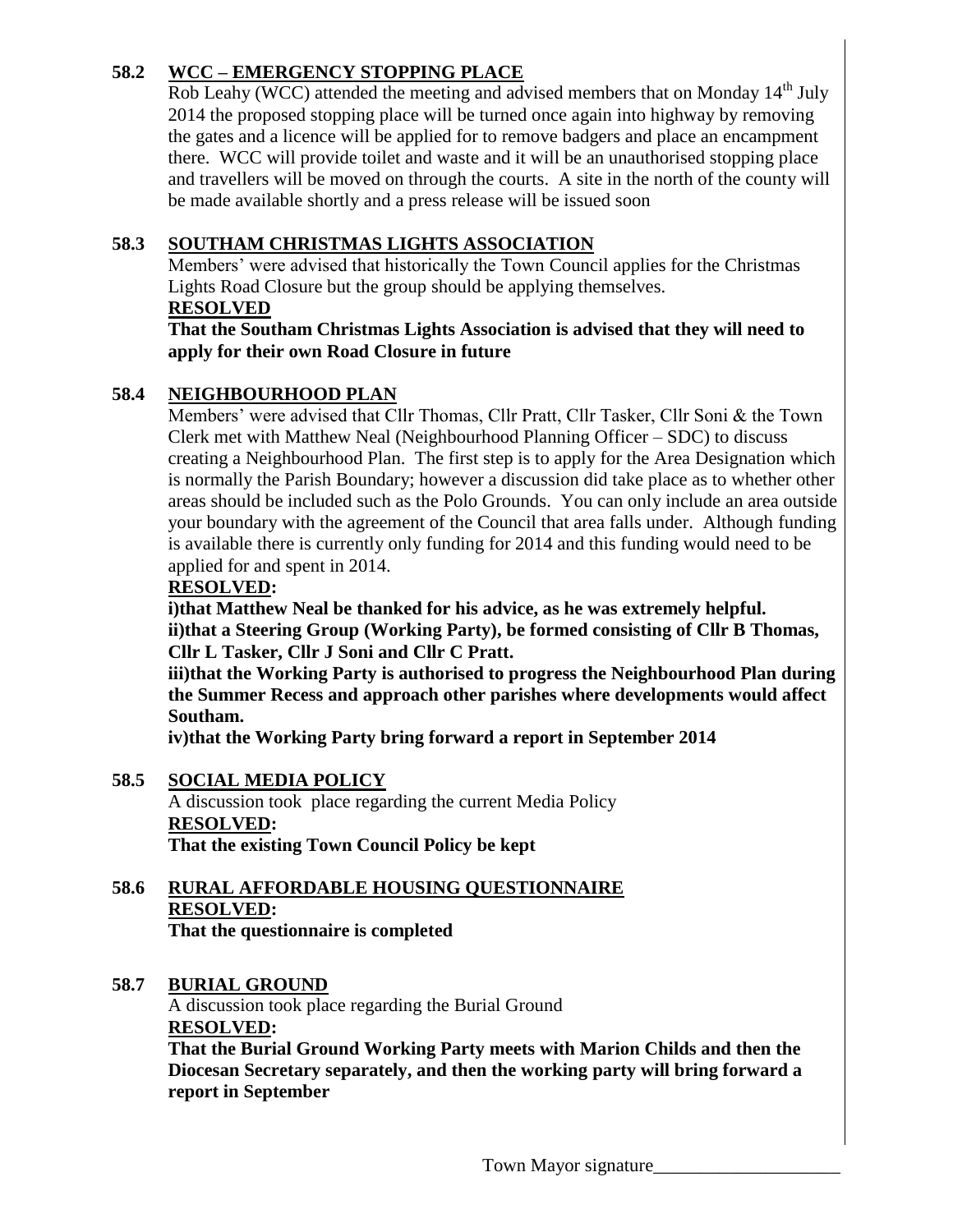#### **58.8 REPRESENTATIVES TO OUTSIDE BODIES**

#### **RESOLVED:**

**Grange Hall Stewards – Cllr Ward to replace Cllr Soni Play Area Development to collaborate with Southam @ Play – Cllr D Smith to be added Southam Town Centre Development – Cllr Ward to replace Cllr J Smith CAB - Cllr C Pratt Southam First – Cllr Ward to replace Cllr J Smith Age UK Warwickshire – Establish if a rep is required Southam Liaison Group (CEMEX) - Cllr Gaffney to replace Cllr Ward CHIEF – Establish if a rep is required HS2 Action Group – Cllr Thomas to be added Southam Children's Centre – To ask if new provider requires a rep Editor of Newsletter – Cllr L Smith Stockton – Southam Cycle Route – Cllr Thornley to replace Cllr J Smith Finance Working Party – Cllr Gaffney to be added Community Forum – Cllr Thomas to deputise for Cllr Tasker Civic Ideas Forum – Cllr T Bromwich Senior Citizen Action Network – Cllr T Bromwich**

**New Groups to be added**

**Environment Agency Catchment Plan – Cllr J Soni and Cllr L Tasker Tourism Working Group – Cllr Shepherd**

#### **58.9 PLANNING APPLICATION**

14/01611/FUL 12 Warwick Road, Southam, CV47 0JD Installation of two dormer windows to front of property **RESOLVED: No representations**

#### **58.10 QUESTIONS FOR COUNTY & DISTRICT COUNCILLOR**

#### **Grasscutting**

Which District Councillor signed off the road closure for the Stretcher Race? Clarification and definition on sticker signs for bins and residents seem to have different ones

Can there be a supply of compost caddies in Southam so residents don't have to travel to Stratford.

#### **58.11 WCC OPEN DIALOGUE EVENING – 14TH JULY 2014**

Members were advised that WCC will need to make severe budget cuts and this meeting is about working together and whether Town & Parish Councils will be part of the problem or part of the solution

#### **RESOLVED:**

**That Cllr B Thomas represents the Town Council**

# **58.12 TOWN CENTRE DEVELOPMENT – PRESS RELEASE RESOLVED:**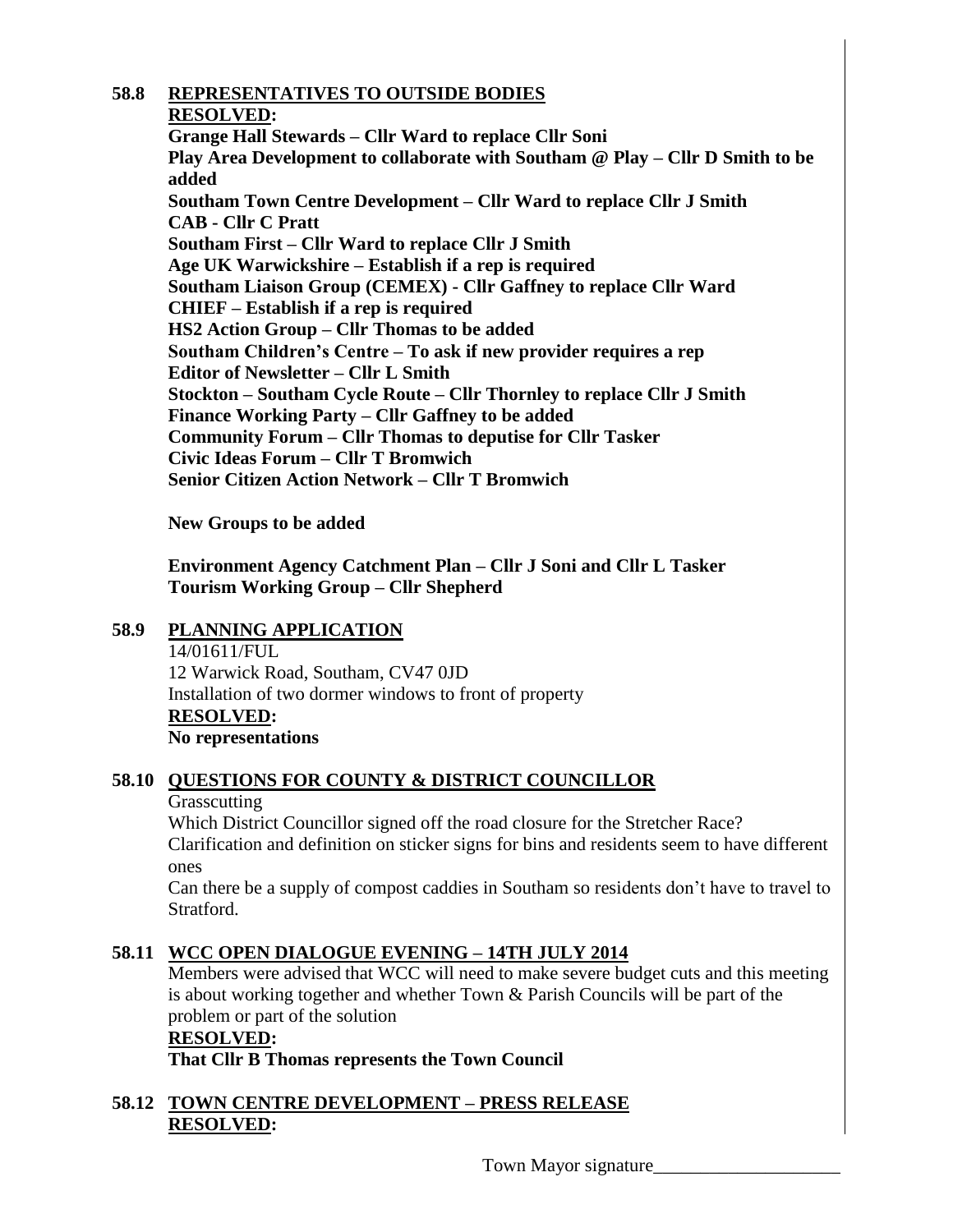**That the Town Clerk drafts a quote and the Town Mayor signs it off**

#### **58.13 PARKING ON PAVEMENTS RESOLVED: That the Town Council would not issue 'Warning Letters'**

#### **58.14 INVITATION TO DALLAS BURSTON POLO GROUNDS - PUBLIC CONSULTATION Noted**

**58.15 MR RON BALL – POLICE AND CRIME COMMISSIONER RESOLVED: To write to Mr Ball to ascertain why Southam Town Council does not get a** 

**response when they write to him**

#### **59. INFORMATION FROM COUNTY AND DISTRICT COUNCILLORS** District Councillor Bromwich advised that he was unable to answer the ENV questions as he had not yet attended a District Council Meeting.

# **60. AUGUST & CHRISTMAS RECESS MEETINGS RESOLVED:**

**That the Town Clerk be authorised in consultation with the Town Mayor, Deputy Mayor and Councillor Gaffney, or as a minimum any two of these Councillors, to deal with any business arising which is deemed to be urgent during the period of the summer and Christmas recesses including authorisation of payment.**

# **61. EXCLUSION OF THE PUBLIC FROM THE MEETING** It was moved and **RESOLVED: that pursuant to Section 1(2) of the Public Bodies (Admission to**

**Meetings) Act 1960 the public be excluded from the meeting because publicity would be prejudicial to the public interest by reason of the confidential nature of the business to be transacted**

#### **62. STAFF SALARIES AND PAYMENT FOR SERVICES RESOLVED: To authorise payments of staff salaries dated July 2014**

**Meeting Closed 8.20pm**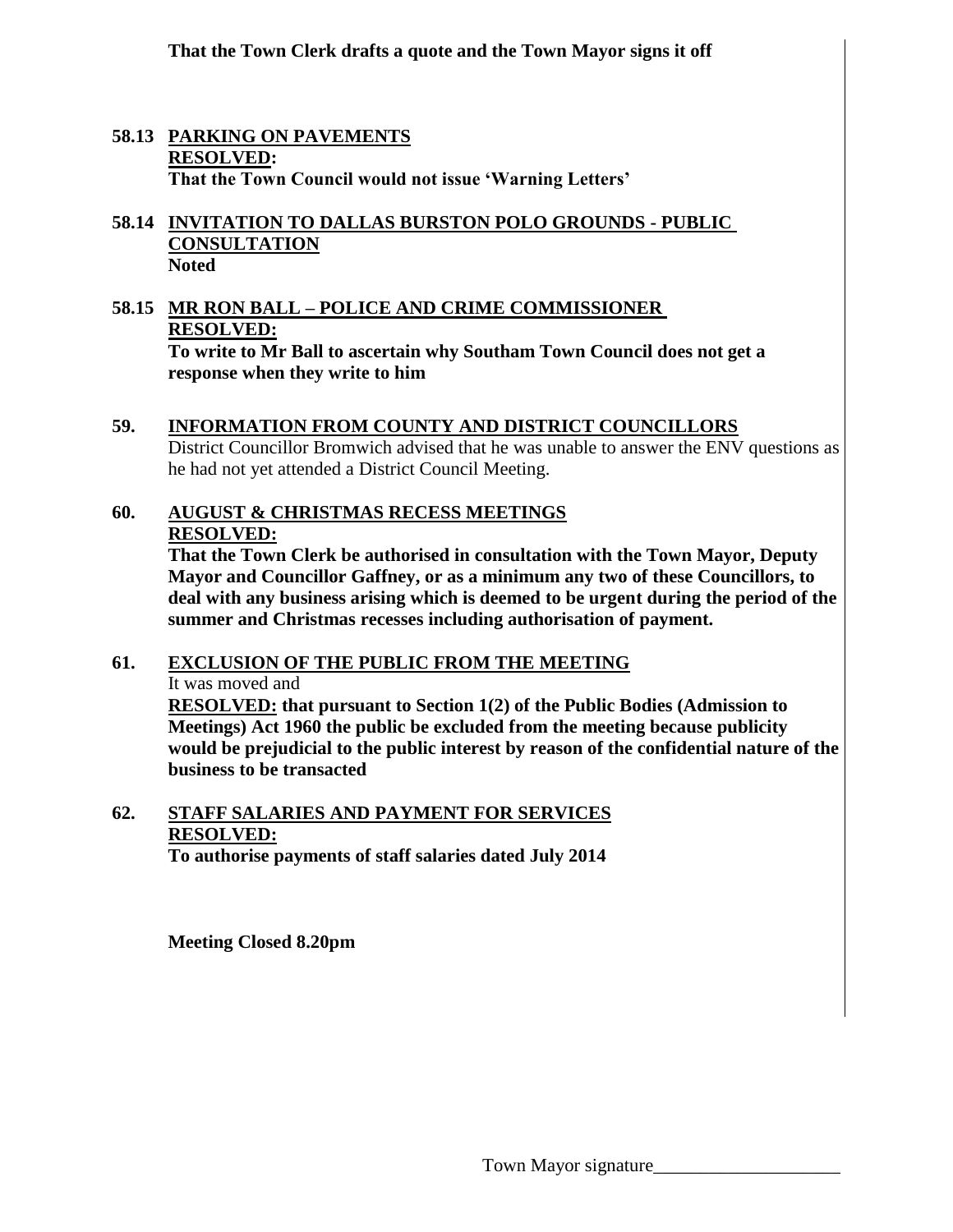|         | <b>Southam Town Council</b> |                                       |                                                                                                        |                      |  |  |  |
|---------|-----------------------------|---------------------------------------|--------------------------------------------------------------------------------------------------------|----------------------|--|--|--|
|         | <b>JULY 2014 Issue 2</b>    |                                       |                                                                                                        |                      |  |  |  |
| Item No | <b>Budget Line</b>          | Payee                                 | <b>Details</b>                                                                                         | Gross amount         |  |  |  |
| 1       | 23                          | <b>Eastgate Engravers</b>             | Engraving of Mayoral Chain - three links                                                               | £54.00               |  |  |  |
| 2       | 43                          | <b>CGD Contractors Ltd</b>            | Churchyard mowing x 5 visits                                                                           | £1,260.00            |  |  |  |
| 3       | 8                           | <b>WALC</b>                           | Governance and Accountibility in Local Councils<br>2014                                                | £18.00               |  |  |  |
| 4       | 18                          | <b>Viking</b>                         | Stationery                                                                                             | £195.38              |  |  |  |
| 5       | 8                           | Konica Minolta                        | Photocopying 23/03/2014 to 22/06/2014                                                                  | £226.45              |  |  |  |
| 6       | ER                          | <b>Stratford District Council</b>     | £320.00<br>Provision and Installation of litter bin at Kineton Road                                    |                      |  |  |  |
| 7       | 43                          | <b>Limebridge Rural Services</b>      | Ammenity Maintenance (Grasscutting July)                                                               |                      |  |  |  |
| 8       | 6&8                         | Dealer Systems Ltd                    | FTTC Internet Line Rental & June Support                                                               | £1,455.00<br>£175.20 |  |  |  |
| 9       | 41                          | E-on                                  | <b>Street Lights</b>                                                                                   | £1,700.51            |  |  |  |
| 10      | 45                          | Shaw Loos Ltd                         | £384.00<br>Hire of 4 single portable toilet units for Southam Carnival -<br>Section 137 grant          |                      |  |  |  |
| 11      | 42                          | <b>Warwickshire County</b><br>Council | Emergency callout to attend to leaning column at<br>£77.25<br>Sycamore Grove                           |                      |  |  |  |
| 12      | $\mathbf{1}$                | The Grange Hall                       | 10% contribution to Utilities Gas, Electricity, Rates,<br>£580.73<br>Water & Biffa                     |                      |  |  |  |
| 13      | 36,34,ER                    | <b>Mr Richard Carro</b>               | July groundsman contract £693.34, Holywell £25.00<br>£803.34<br>Park Lane steps £75.00 Tollgate £10.00 |                      |  |  |  |
| 14      | $\overline{2}$              | <b>Mr Paul Jones</b>                  | Production and review of Financial Accounts<br>£250.00<br>replacement of cheque lost in post           |                      |  |  |  |
| 15      | 16                          | Mrs Debbie Carro                      | Travel Expenses various                                                                                | £36.29               |  |  |  |
|         |                             |                                       | <b>TOTAL</b>                                                                                           | £7.536.15            |  |  |  |

| <b>SCHEDULE OF PLANNING APPLICATIONS B</b> |                  |                                             |                           |                     |                               |  |  |  |
|--------------------------------------------|------------------|---------------------------------------------|---------------------------|---------------------|-------------------------------|--|--|--|
| <b>SOUTHAM TOWN COUNCIL - JULY 2014</b>    |                  |                                             |                           |                     |                               |  |  |  |
| <b>APPLICATION</b>                         | <b>APPLICANT</b> | <b>SITE</b>                                 | <b>PROPOSAL</b>           | <b>OBSERVATION</b>  | <b>Additional Information</b> |  |  |  |
| NO.                                        | <b>NAME</b>      |                                             |                           | <b>DATE/COMMENT</b> |                               |  |  |  |
|                                            |                  |                                             |                           |                     |                               |  |  |  |
|                                            |                  |                                             |                           |                     |                               |  |  |  |
|                                            |                  |                                             | Residetial development of |                     |                               |  |  |  |
|                                            |                  | Land to the North and approximately 77      |                           |                     |                               |  |  |  |
|                                            | Banner Homes     | West of Manders Croft dwellings, access and |                           |                     |                               |  |  |  |
| 14/01633/OUT                               | Midlands Ltd     | Southam                                     | other associated works    | 11th August 2014    | Obiection                     |  |  |  |

# PLANNING OBJECTIONS REF 14/01633/OUT

Town Mayor signature\_\_\_\_\_\_\_\_\_\_\_\_\_\_\_\_\_\_\_\_